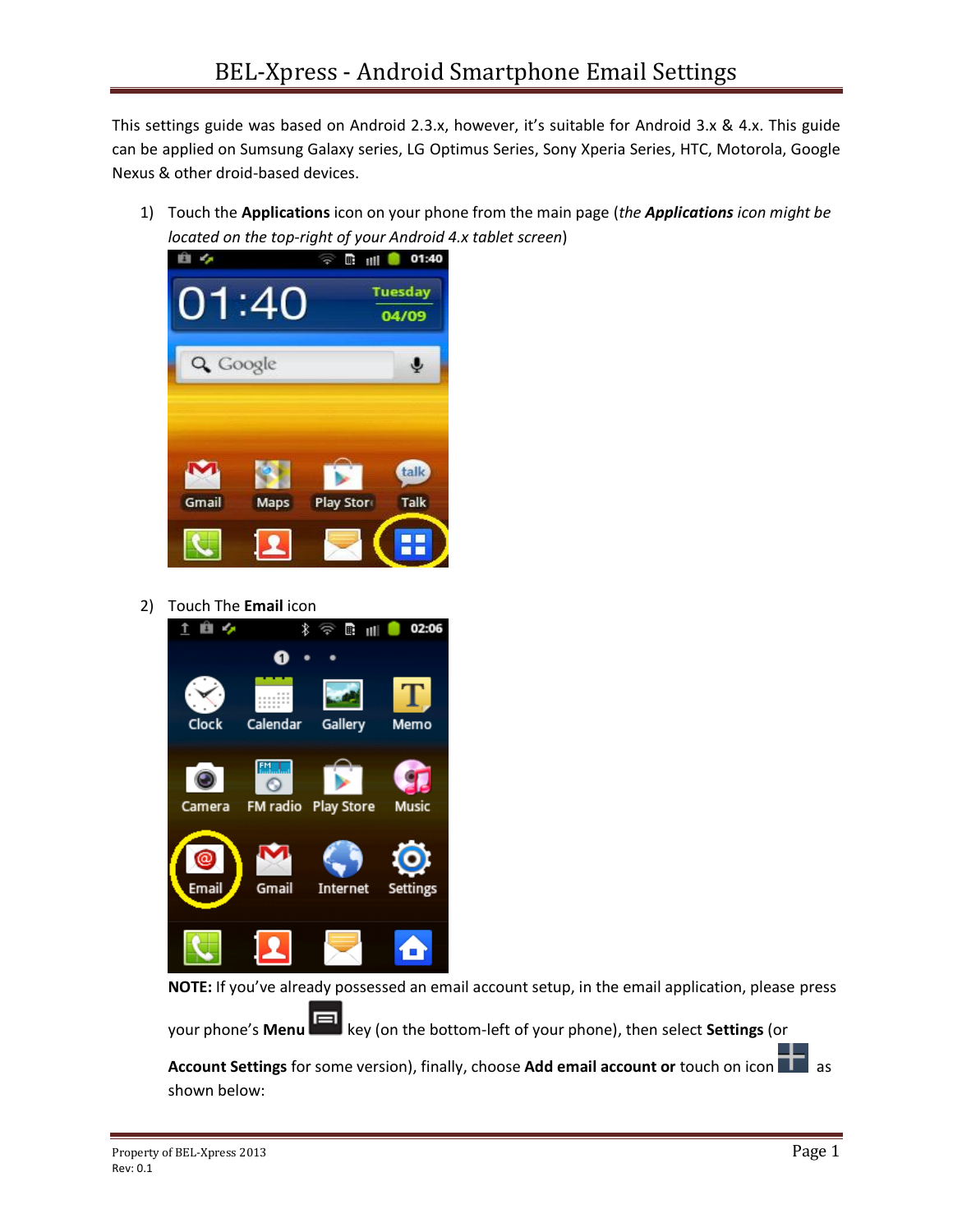

3) Specify your email account and password, then touch on "**Next**" button

| Ĥ                                                           | 甲<br>пH<br><b>S</b> | 01:43 |
|-------------------------------------------------------------|---------------------|-------|
| Set up email                                                |                     |       |
| You can configure email for most<br>accounts in a few steps |                     |       |
| Email address                                               |                     |       |
| test@belxpress.com                                          |                     |       |
| Password                                                    |                     |       |
|                                                             |                     |       |
| Show password.                                              |                     |       |
|                                                             |                     |       |
|                                                             |                     |       |
| Manual setup                                                | <b>Next</b>         |       |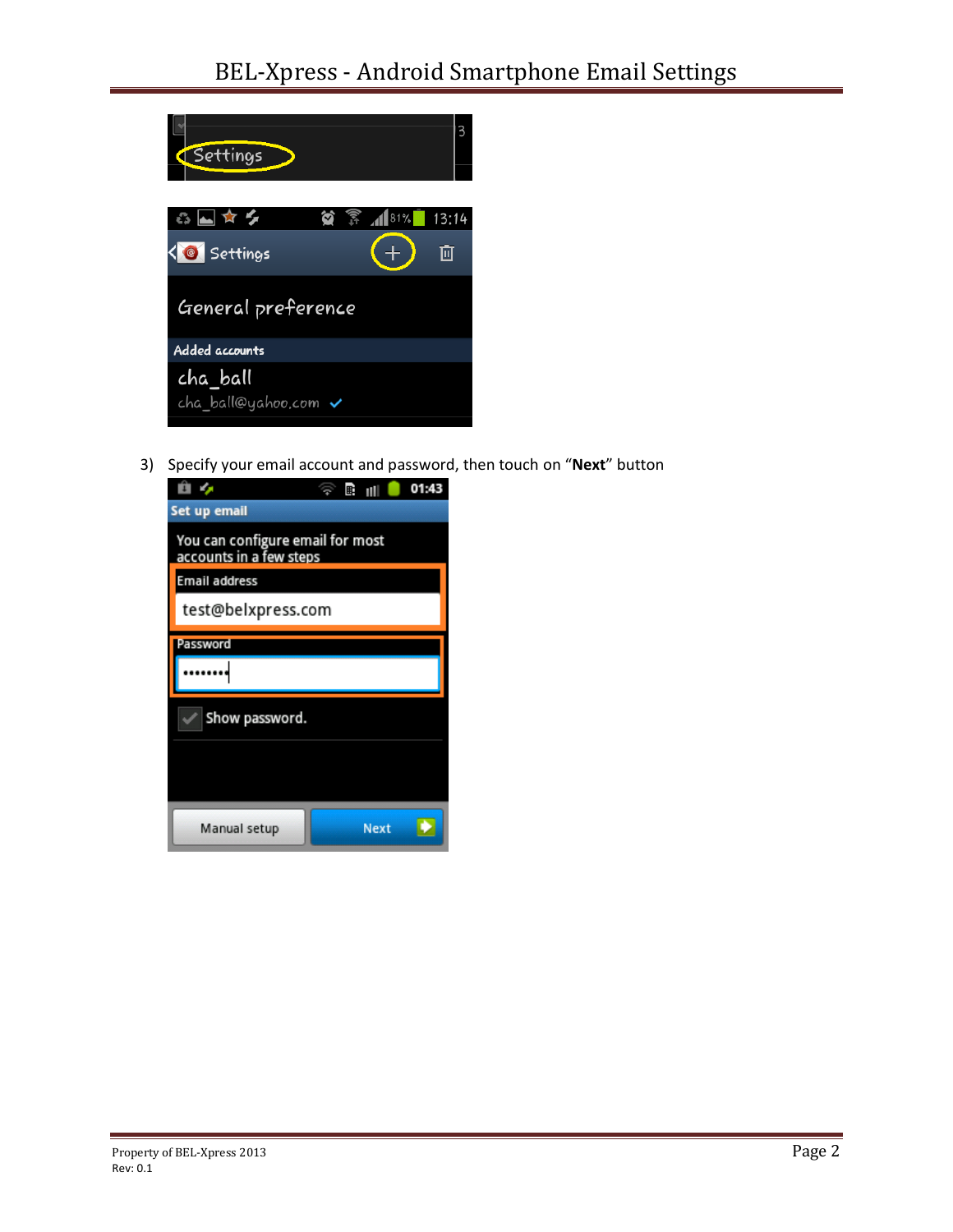4) Select **IMAP account**



| <b>IMAP</b>                                                                                          | POP <sub>3</sub>                                                                                                                                                              |  |
|------------------------------------------------------------------------------------------------------|-------------------------------------------------------------------------------------------------------------------------------------------------------------------------------|--|
| Always back-up .IMAP will store the emails on<br>the server and show a cached copy on your<br>phone. | No back-up on the server. POP3 will download<br>the emails from the server and store them on<br>your phone (anyway, it depends on the setting<br>provided by the mail client) |  |
| Able to sync multiple devices including                                                              | Not able to perform synchronous of multiple                                                                                                                                   |  |
| desktop computer, tablet, smartphone. To                                                             | devices (thus, not recommended for                                                                                                                                            |  |
| enable fully email synchronous, all devices                                                          | smartphone & tablet).                                                                                                                                                         |  |
| must be set as IMAP account type.                                                                    |                                                                                                                                                                               |  |
| Require more Internet bandwidth & storage.                                                           | Require less Internet bandwidth & storage.                                                                                                                                    |  |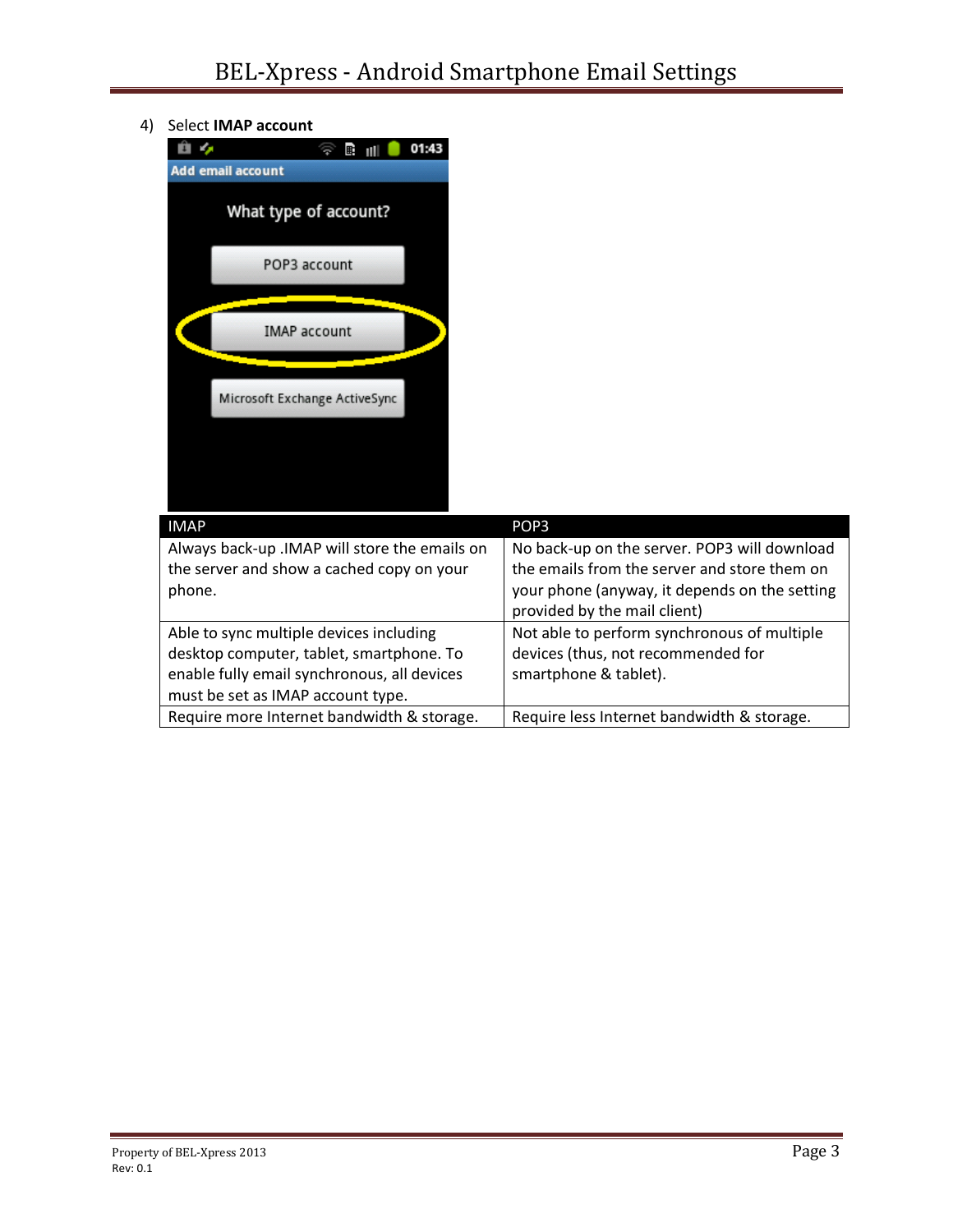5) Specify **Incoming server settings** (if you're not sure, just accept the default value). Touch on "**Next**" button to proceed.

|                                 | 01:44<br>町<br>ıШ |
|---------------------------------|------------------|
| <b>Incoming server settings</b> |                  |
|                                 |                  |
| IMAP server                     |                  |
| mail.belxpress.com              |                  |
| Port                            |                  |
| 143                             |                  |
| Security type                   |                  |
| None                            |                  |
| <b>IMAP</b> path prefix         |                  |
| Optional                        |                  |
| Next                            |                  |

6) Specify **Outgoing server settings** (if you're not sure, please accept the default value). Port must be **587**, if the default is not 587, please change to 587. "**Require sign-in**" must be checked, then specify the full email address and password. Touch on "**Next**" button to proceed.